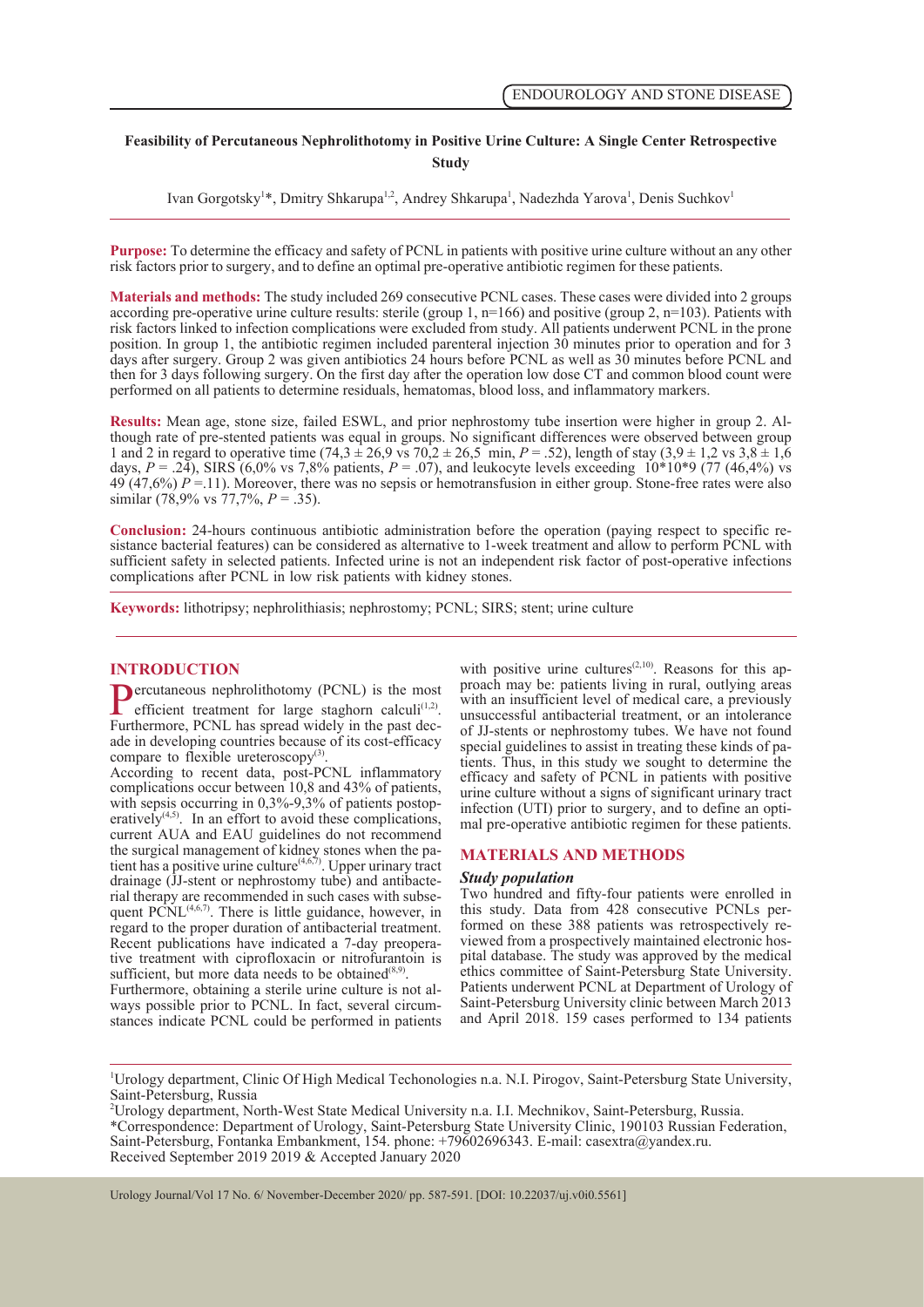|    | Parameter                         | Group 1 $(n=166)$  | Group $2(n=103)$   | P-value     |
|----|-----------------------------------|--------------------|--------------------|-------------|
|    | Age, years                        | $49.5 \pm 12.7$    | $55.3 \pm 14.1$    | .63         |
|    | Male/female                       | 91/76              | 42/61              | ${}_{0.01}$ |
|    | Right/left                        | 71/96              | 53/50              | .03         |
|    | Stone size in lager dimension, mm | $17.0 \pm 7.1$     | $21.3 \pm 13.4$    | .02         |
|    | Stone density, HU                 | $1191.2 \pm 385.2$ | $1130.9 \pm 443.5$ | .07         |
|    | Previously inserted stent         | 41 (24.7%)         | $26(25.2\%)$       | .06         |
| 8  | Previously inserted nephrostomy   | $6(3.6\%)$         | $26(25.2\%)$       | ${}_{0.01}$ |
| 10 | Failed ESWL                       | 33 (19.9%)         | $30(29.1\%)$       | ${}_{0.01}$ |

**Table 1.** Basic Characteristics of PCNL Patients.

with defined risk factors, that can lead to inflammatory complications, such as staghorn stones, hydronephrosis, upper urinary tract abnormalities, kidney insufficiency, a solitary kidney, any kind of immunodeficiency, di- abetes mellitus, morbid obesity and after any kind of urinary diversion were excluded from study. The rest of 269 PCNLs performed on 254 patients that considered to be low-risk patients were divided into two groups: group 1 ( $n=166$ , 61,7%) with sterile urine, and group 2  $(n=103, 38, 3\%)$  with positive urine culture. All of these patients were non-obstructive and without significant UTI or fever. The stones and associated renal anatomy were evaluated with contrast computer tomography images. In subjects with bilateral PCNL procedures, each kidney was considered separately with respect to residual fragments, re-interventions, and complications. Standard preoperative investigation (laboratory tests, ECG, etc.) were normal in all patients. Specimens for bacteriologic evaluation were derived from midstream ture performed within a month before the operation in each particular patient. Informed consent was obtained from all individual participants included in the study.<br>Major indications for nephrostomy tube and stent insertions were renal colic and/or UTI manifestation caused by obstructive calculi. Stone size (larger dimension), density and a detailed history including past renal surgery (especially failed ESWL), nephrostomy/stent insertion and duration, and UTI were obtained for all patients (**Table 1**).

### *Surgical technique*

All PCNL were performed by three expert surgeons. After induction of general endotracheal anesthesia, an 6F ureteral catheter or stent was placed using a cys- toscope in the lithotomy position. The patient was then turned prone. Percutaneous access was performed by surgeon using an 18-gauge needle under ultrasound and fluoroscopic guidance. Following successful puncture, an ultra stiff hydrophilic guidewire was inserted to the collecting system and the tract was dilated using an Amplatz dilator until a 20- or 30-Fr Amplatz sheath could be placed. Nephroscopy was conducted under low pressure and stones were disintegrated using ultra-<br>sound, pneumatic, or laser lithotripsy. The stone frag-<br>ments were removed with forceps. In some cases, when<br>residual fragments were suspected, we performed a final inspection of the kidney with a fiber-optic flexible cystoscope. A 12-Fr nephrostomy tube was placed at the end of each procedure.

Antibacterial prophylaxis for patients with sterile urine consisted of a single-dose intravenous broad-spectrum<br>antibiotic (cephalosporinum 3rd generation, or fluoroquinolone) when the patient was anesthetized prior to the procedure, and was continued for 3 days postoperatively. For patients with positive urine cultures, anti-<br>biotics based on the sensitivity profile of the bacteria<br>were continuously provided for one day before the surgery, at the time of anesthesia induction, and continued for 3 days postoperatively. All antibiotics were given continuously in a standard dosage considering patient's age and renal function according to local treatment pro- tocols.

#### *Outcome assessment*

Our primary outcomes were SIRS rate, leucocytes level on common blood count and length of stay. Second- ary outcomes included stone-free rate, operative time, post-operative haematoma, and average hemoglobin drop level (difference between pre- and postoperative

level on 1 day).<br>A complete blood count and low-dose CT were performed in all the patients on post-operative day one. Patients were considered stone free if residual stones were  $\leq 4$  mm.

Statistical analysis was performed using an independent sample t-test, and a chi-square test. Statistical significance was set at a p-value of  $\leq 0.05$ . We performed all statistical analyses using the SPSS statistical software package (Version 15.0 for Windows, SPSS, Inc).

**Table 2.** Intra- and postoperative parameters, complications and results of treatment.

|   | Parameter                                        | Group $1(n=166)$ | Group $2(n=103)$ | <i>p</i> -value |
|---|--------------------------------------------------|------------------|------------------|-----------------|
|   | Operative time, min                              | $74.3 \pm 26.9$  | $70.2 \pm 26.5$  | .52             |
|   | Access size                                      |                  |                  |                 |
|   | 20 Ch                                            | 48 (28.9%)       | $31(30.1\%)$     | .62             |
|   | 30 <sub>Ch</sub>                                 | $118(71.1\%)$    | $72(69.9\%)$     | .47             |
| 4 | SIRS on 1-2 postoperative day                    | $10(6.0\%)$      | 9(8.7%)          | .07             |
| 5 | Average hemoglobin drop level                    |                  |                  |                 |
|   | (difference between pre- and postoperative       | $11.2 \pm 5.3$   | $12.8 \pm 6.7$   | .17             |
|   | level on $1$ day), $g/L$ .                       |                  |                  |                 |
| 6 | Leukocytes level in CBC exceeding                | 77 (46.4%)       | 49 (47.6%)       | .41             |
|   | $10*109$ on 1 post-operation day                 |                  |                  |                 |
|   | Postoperative hematoma $(\geq 100 \text{ ml})$   | $4(2.4\%)$       | $2(1.9\%)$       | .09             |
| 8 | Length of stay (days)                            | $3.9 \pm 1.2$    | $3.8 \pm 1.6$    | .67             |
| 9 | Stone-free rate (no or less than 4 mm residuals) | 131 (78.9%)      | 80 (77.7%)       | .35             |

Vol 17 No 06 November-December 2020 | 588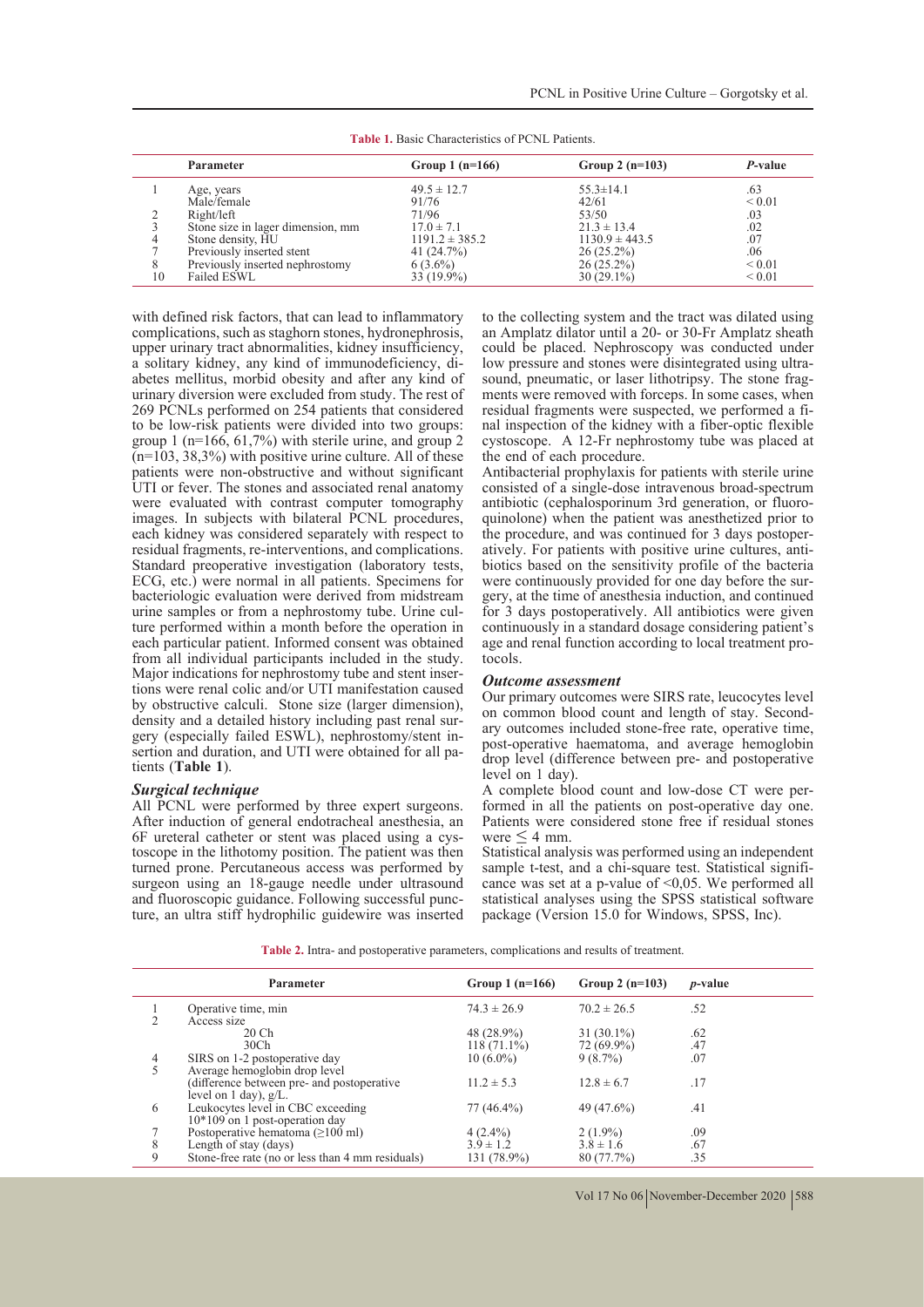|            | Group 1 $(n=166)$ | Group 2 $(n=103)$ | P value |
|------------|-------------------|-------------------|---------|
| None       | $142(85.5\%)$     | 83 (80.6%)        | .83     |
| Grade I    | $14(8.4\%)$       | 12(11.7%)         | .09     |
| Grade II   | $9(5.4\%)$        | 7(6.7%)           | .86     |
| Grade IIIA | $2(0.7\%)$        | $1(1.0\%)$        | .96     |

**Table 3.** Postoperative complications in groups according to modified Clavien Score.

## **RESULTS**

Mean patient age, stone size, stone density, previous- ly inserted stent, nephrostomy and stent duration time, and failed ESWL rates were similar in groups, although left-side disease and male gender was more common in group 1.

Furthermore, group 2 had a higher prevalence of patients with previously established nephrostomy tracts when compared to group 1 (25,2% vs  $3,6\%$ , respectively; *P* < .01). The Enterobacteriaceae and Enterococci bacteria accounted for about half of all detected pathogens in group 2. Klebsiella and Proteus accounted for  $10\%$  each. The rest of the results were presented by Pseudomonas, staphylococci and streptococci. Mixed flora was observed in 5 (5%) patients of the second group.<br>Multi-resistant bacteria were noticed in 13 (12,6%) pamultimeteria were noticely such as carbapenems, vanco-<br>mycin etc. were used for treatment according sensitivi-<br>ty range. No patients with super-resistant bacteria were<br>observed in our study. We found no significant  $\hat{W}$ e found no significant difference in the operative time, the sizes of accesses and the length of hospital stay between the two groups. Intra- and post-operative bleeding did not require any interventions, and no hemotransfusion was needed in either group. Comparative intra- and postoperative re-

exteember of market and postoperative interactive terms also no statistical difference for infection-re-<br>and complications between the two groups. Clinical and laboratory data correlated with these data: systemic inflammatory response syndrome (SIRS) rates and leu- kocyte level on postoperative day one were similar in both groups. Of note: patients with fever were included in SIRS group as fever is element of this syndrome. There was no sepsis (as a life-threatening complica- tion, required intensive care) following any PCNL in either group, and stone-free rates were similar between groups. Postoperative complications according to modified Clavien score are shown in **Table 3**. No grade IIIB-V complications were noticed.

Two patients from group 1 and one patient from group 2 required second-look flexible nephroscopy under lo- cal anesthesia for 5-8 mm residual stones. No severe complications Grade IIIB-V were noted in both groups.

## **DISCUSSION**

There is overwhelming clinical experience and expert consensus that a preoperative urine culture should be ob- tained and confirmed to be sterile prior to PCNL; there- fore in patients with positive urine culture, antibiotic treatment prior to PCNL is recommended<sup>(7)</sup>. According to several studies, a positive preoperative urine culture has been associated with increased infectious  $risk^{(2,10,11)}$ .<br>According to EAU and AUA guidelines, obtaining a negative urine culture is one of the requirements for PCNL alongside the insertion of any type of drainage tube in the case of obstruction followed by subsequent antimicrobial therapy and a secondary PCNL session at a later date even if there were no clinical signs of active  $interior<sub>(4,6)</sub>$ . In non-complicated patients in the absence of obvious infection there is a variety of options as there  $men^{(12,13,14)}$ . From the other hand, several authors<sup> $(15,16)$ </sup> suggested that

performing surgery even in presence of hydronephrosis and cloudy urine can, in fact, be safe. Concerning the staged procedure, Sharma et al $^{(17)}$  noticed a higher risk of infection complications in patients with previously inserted nephrostomy tubes: the cause of such complications possibly being a bacterial biofilm on the surface of the tube. We have similar results in our study: there were more patients with nephrostomy in positive urine culture group comparing with sterile urine group  $-35$  $(20,1\%)$  vs 16  $(6,3\%)$  respectively. However, in our study previously placed ureteral stents were not found to increase the bacterial stone burden, concluding this option seems to be safer if staged treatment is need- ed.

Many studies dedicated to duration of antimicrobial prophylaxis in patients with sterile urine<sup> $(18,19,20)$ </sup>, but there are no guidelines how to reach this condition preoperatively. Two studies evaluated the role of 1-week preoperatively-administered antibiotics for the prevention of sepsis/SIRS. It was reported that 1 week of ciprofloxa-<br>cin prophylaxis before PCNL significantly reduced the risk for urosepsis $^{(8)}$ . The second study investigated the impact of prophylaxis with nitrofurantoin for a week before PCNL and found a significantly lower rate of endotoxemia (17.5 vs 41.9%) and SIRS (19 vs 49%) in the nitrofurantoin group $(9)$ . These studies indicate that a 7-day pre-PCNL course of antibiotics may play an important role in the prevention of infective compli- cations in patients at a higher risk for the development nal calculi and/or hydronephrosis with a higher risk for urosepsis. Keeping in mind growing bacterial resistance and toxic effect of ciprofloxacin and overuse of other antibiotics, more opportune approaches are needed<sup>(21)</sup>. Our study promotes alternative tactic to long-term antibiotic course.

Some studies indicated that the majority of the stones, including non-infected stones such as oxalate stones, contain bacteria and bacterial toxins that are mediators of SIRS and sepsis(22,23). Despite careful pre-operative preparation, serious systemic infection can be difficult to predict. The source of the infection is almost always the stone itself, but this is impossible to predict pre-opthe stone itself, but this is impossible to predict pre-op-<br>eratively with certainty, although in many cases there will be a high index of suspicion<sup> $(24)$ </sup>. The main reasons for the development of UTI after PCNL include the release of bacteria from the surgical manipulation, frag-<br>mentation of calculi, and the introduction of bacteria through the nephrostomy tract, which traverses through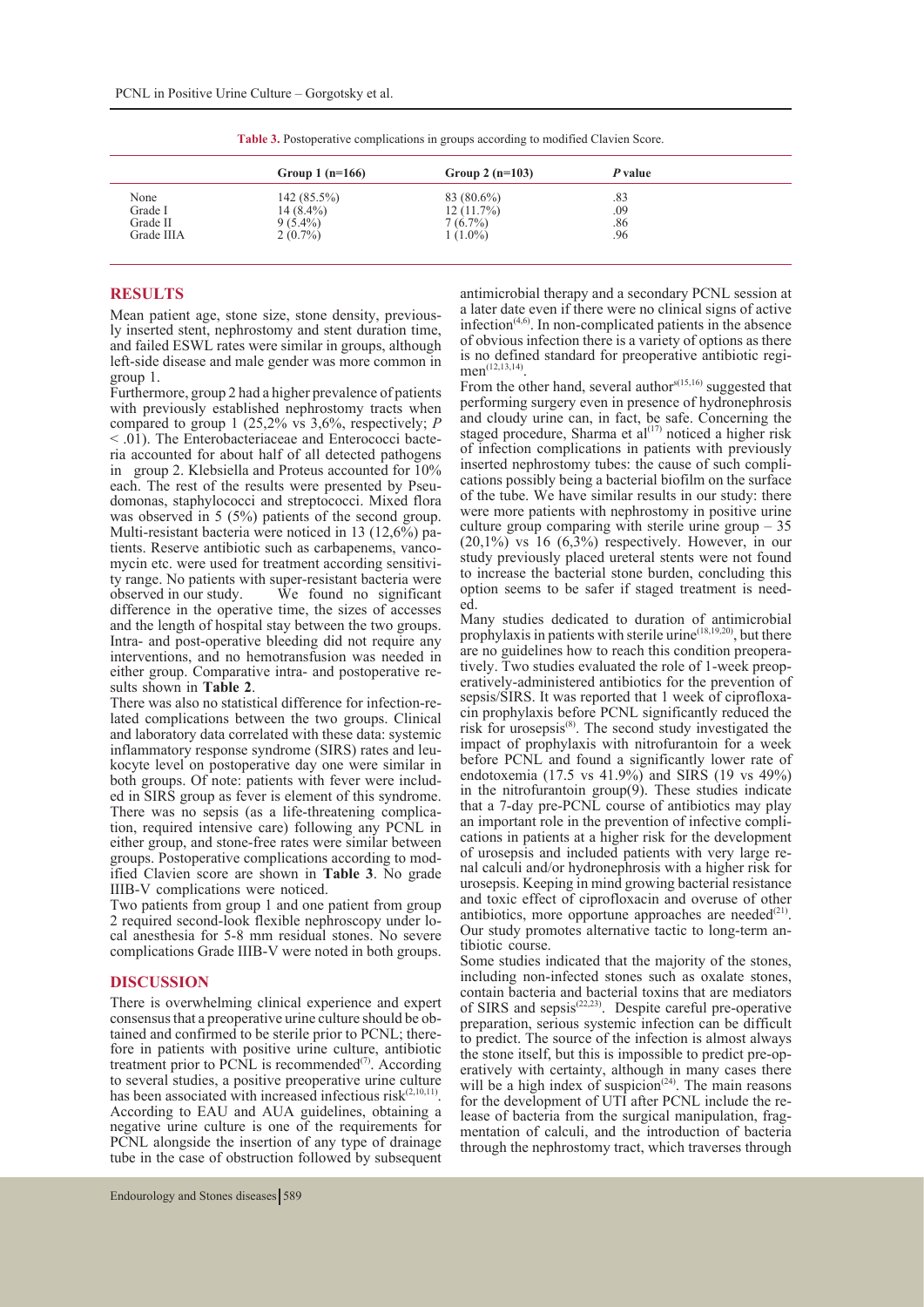skin, retroperitoneum, and renal tissues<sup> $(24)$ </sup>. After stone disruption during ESWL, the square of the stone is increased, possibly leading to the escape of bacteria and endotoxins from the inside of the stone. Probably this could cause a previously negative urine culture to be-<br>come positive<sup>(25)</sup>. Indeed, we noticed such a trend in our<br>study: there was a higher prevalence of post-ESWL patients in group 2 compared to group  $1 - 51$  (29,3%) vs 40 (15,7%) respectively.

In majority of the patients of both group ultrasonic lithotripsy used for stone fragmentation, as we believe that suction effect of the probe during the procedure can eliminate some portion of planktonic bacteria. Al-<br>though Radfar et al<sup>(26)</sup> reported no significal difference of success rates and complications between ultrasonic or pneumatic lithotripsy.

Some authors consider the contrast and density of the stone as an additional predictor of SFR and possible complications after  $PCNL^{(27)}$ . Of course, this method of evaluation can also be used to assess the likely infectious nature of the stone, which may lead to changes in the therapy both in patients with sterile or infected urine culture.

Several studies investigated the significance of leuko- cytosis, SIRS and readmission rate following PCNL and any association with postoperative infection<sup> $(28,29)$ </sup>. Nearly half of the patients in both studies had a leuko- cytosis and met the criteria for SIRS. In contrast to our study, there was no association between leukocytosis and urine culture.

Of note, negative bladder urine culture does not exclude the presence of bacteria in stones or in urine within the renal pelvis: it was found that in patients with negative bladder cultures, about one-third had infected pelvic urine and half had positive stone cultures(30). Obvious- ly proper source of infection cannot be directly estab- lished at preoperative examination both in patients with sterile and infected urine.

## **CONCLUSIONS**

24-hours continuous antibiotic administration before the operation (paying respect to specific resistance bacterial features) can be considered as alternative to 1-week treatment and allow to perform PCNL with suf- ficient safety in selected patients (without risk factors, that can lead to inflammatory complications, such as staghorn stones, hydronephrosis, upper urinary tract ab- normalities, kidney insufficiency, a solitary kidney, any kind of immunodeficiency, diabetes mellitus, morbid obesity and after any kind of urinary diversion). Infect- ed urine is not an independent risk factor of post-oper- ative infections complications after PCNL in low risk patients with kidney stones.

## **CONFLICT OF INTEREST**

The authors report no conflict of interest.

# **REFERENCES**

- **1.** Jayram G, Matlaga BR. Contemporary practice patterns associated with percutaneous nephrolithotomy among certifying urologists. J Endourol. 2014;28:1304-1307.
- **2.** Gutierrez J, Smith A, Geavlete P, et al. Urinary tract infections and post-operative fever in percutaneous nephrolithotomy. World J Urol. 2013;31:1135–1140.
- **3.** Patel SR, Nakada SY. The modern history and evolution of percutaneous nephrolithotomy. J Endourol. 2015;29:153-157.
- **4.** C. Türk, A. Neisius, A. Petrik, et al. EAU Guidelines on urolithiasis 2019. Available from: http://uroweb.org/guideline/urolithiasis/
- **5.** Moses R, Agarwal D, Raffin E, et al. Post PCNL SIRS is not associated with unplanned readmission. Urology. 2017;100: 33-37.
- **6.** Assimos D, Krambeck A, Miller NL et al. Surgical Management of Stones: American Association/Endourological Society Guideline. J. Urol. 2016;196:1153- 1160.
- **7.** Daniel A. Wollin, Adrian D. Joyce, Mantu Gupta, et al. Antibiotic use and the prevention and management of infectious complications in stone disease. World J Urol. 2017;35:1369- 1379.
- **8.** Mariappan P, Smith G, Moussa SA, et al. One week of ciprofloxacin before percutaneous nephrolithotomy significantly reduces upper tract infection and urosepsis: a prospective controlled study. BJU Int.  $2006;98:1075-$ 1079.
- **9.** Bag S, Kumar S, Taneja N, et al. One week before percutaneous nephrolithotomy significantly reduces upper tract infection and urosepsis: a prospective controlled study. Urology. 2011;77:45–49.
- **10.** Skolarikos A, de la Rosette J. Prevention and treatment of complications following percutaneous nephrolithotomy. Curr Opin Urol. 2008;18:229–234.
- **11.** Gonen M, Turan H, Ozturk B, et al. Factors affecting fever following percutaneous nephrolithotomy: a prospective clinical study. J Endourol. 2008;22:2135–2138
- **12.** Lai WS, Assimos D. The role of antibiotic prophylaxis in percutaneous nephrolithotomy. Rev. Urol. 2016;18:10–4.
- **13.** Joseph KM Li, Jeremy YC Teoh, Chi-Fai Ng. Updates in endourological management of urolithiasis. Int J Urol. 2018;25:1-12.
- **14.** Ibrahim A, Wollin D, Preminger G, et al. Technique of Percutaneous Nephrolithotomy. J Endourol. 2018;32, suppl 1.
- **15.** Etemadian M, Haghighi R, Madianeay A, et al. Delayed Versus Same-Day Percutaneous Nephrolithotomy in Patients With Aspirated Cloudy Urine. Urol J. 2008;5:28-33.
- **16.** Hosseini MM, Basiri A, Moghaddam H. Percutaneous Nephrolithotomy of Patients with Staghorn Stone and Incidental Purulent Fluid Suggestive of Infection. J Endourol. 2007; 21:1429-1432.
- **17.** Sharma K, Narayan S, Goel A, et al. Factors predicting infectious complications following<br>percutaneous nephrolithotomy Urology nephrolithotomy Annals. 2016;8:434-438.
- **18.** Dogan HS, Sahin A, Cetinkaya Y, et al. Antibiotic prophylaxis in percutaneous nephrolithot- omy: prospective study in 81 patients. J Endourol. 2002;16:649–653.
- **19.** Gravas S, Montanari E, Geavlete P, et al. Postoperative infection rates in low